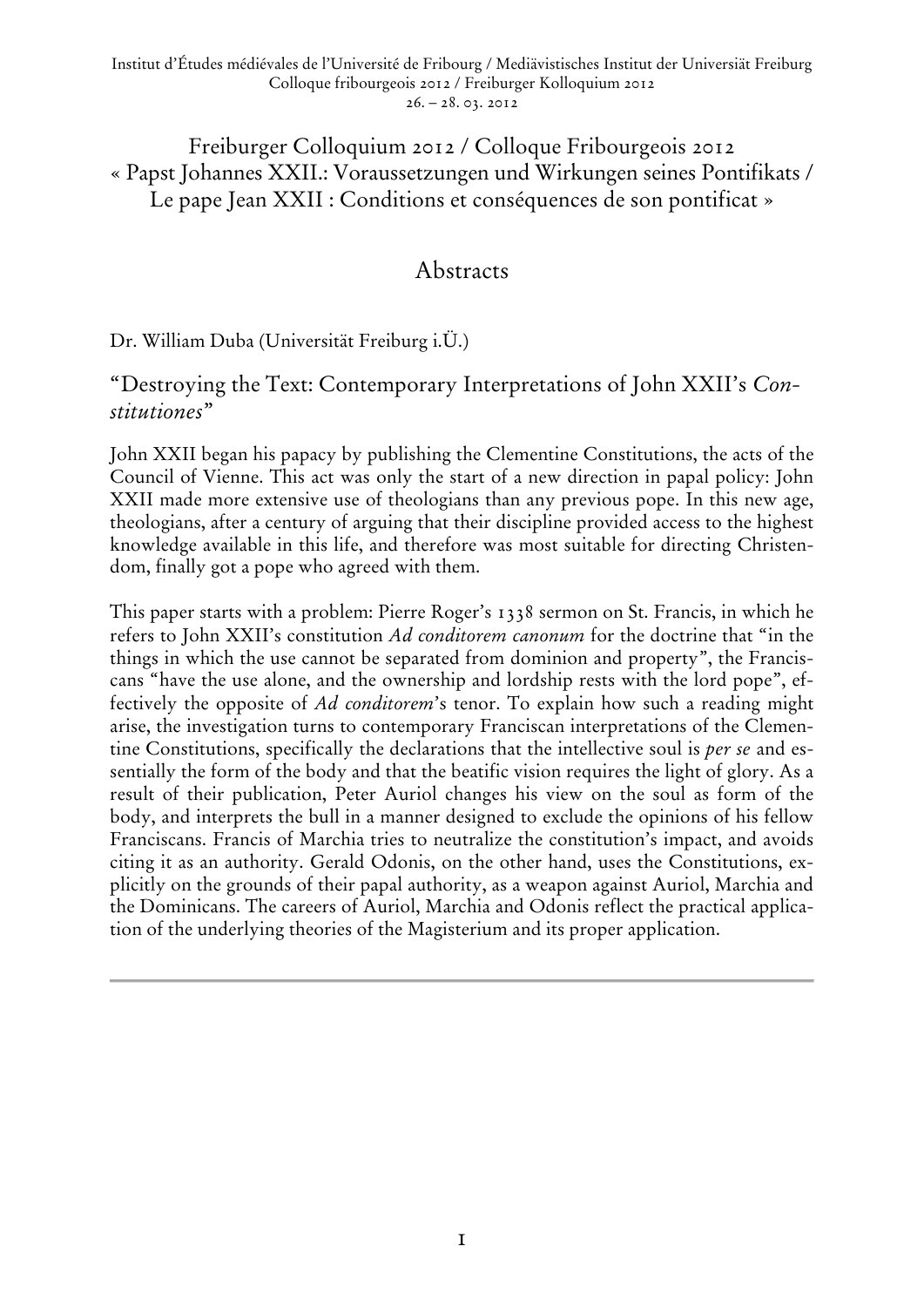Dr. Melanie Brunner (University of Leeds)

"Johannes XXII. als Reformer? Päpstliche Verwaltungspolitik und Ordensreform von oben"

John XXII is generally portrayed as an administrator and bureaucrat, and his interventions in the governance of religious orders during his pontificate are therefore often interpreted as having primarily been motivated by administrative and fiscal concerns. And the administrative dimension of most of his interactions with religious orders is not to be denied. Nevertheless, the spiritual aspects of his interventions deserve to be taken seriously. The pope's stated intentions were a renewal of divine service and a return to the original ideals and purpose of the orders in question. This emphasis on monastic reform is particularly striking in the early years of his pontificate where the pope seems to have gone out of his way to intervene in the life and government of a number of religious orders: in the years 1316–1319 John XXII attempted to reform the order of Grandmont, the Franciscans, the Hospitallers and the Cistercians. In all cases the pope attempted to introduce radical changes to the orders' structures and way of life, and his interventions are characterised by striking similarities in his approach, although the results were often very different and not necessarily in accordance with John's stated aims. Using such a comparative approach will make it possible to avoid examining the orders in isolation and to analyse the interplay of administrative and spiritual concerns that characterises John's dealings with mendicant and monastic orders alike. The paper will draw on these four case-studies in order to explore the question to what extent the pope was genuinely interested in religious reform while at the same time analysing the value of 'reform' as a conceptual device for the pontificate of John XXII as a whole.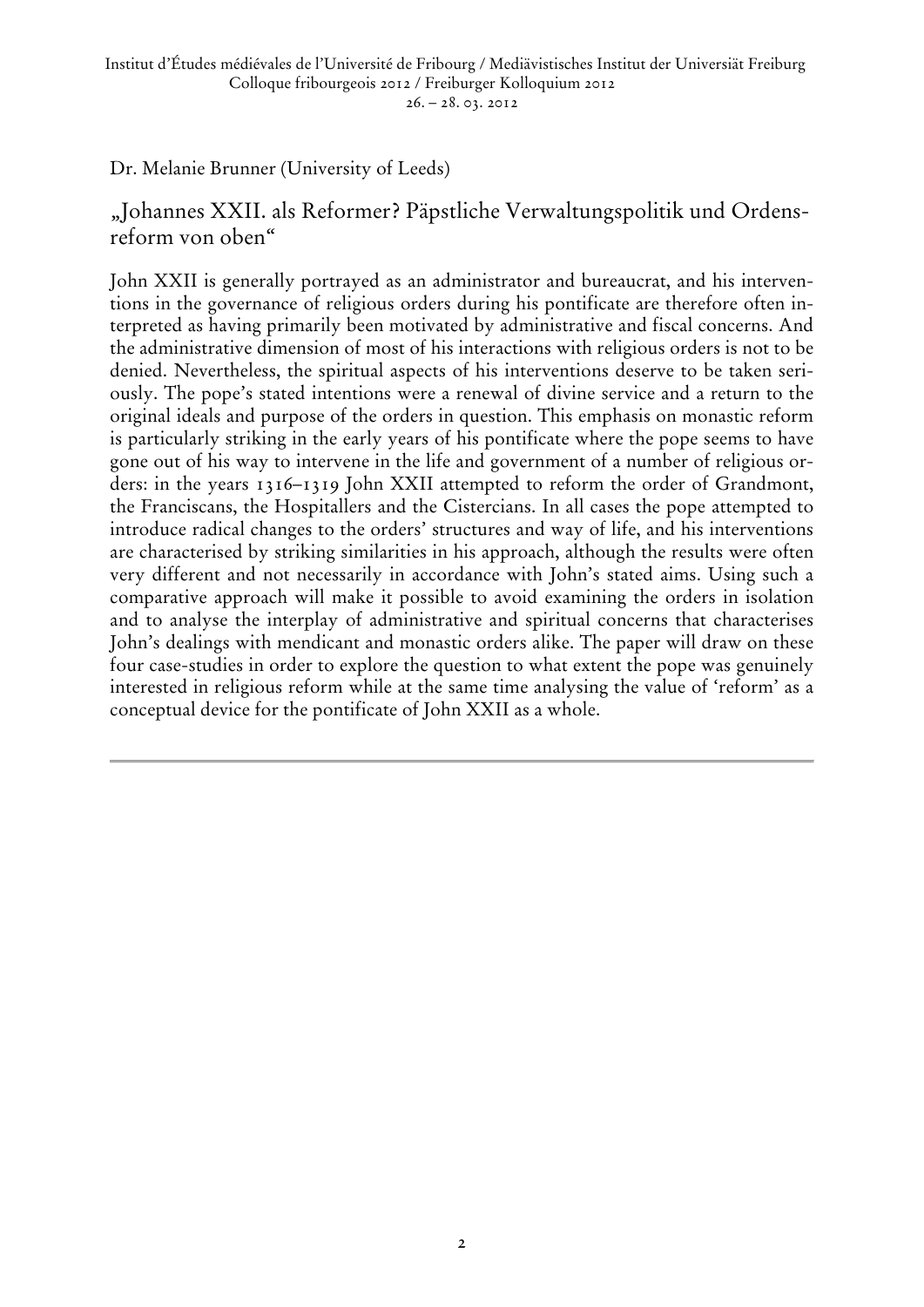Prof. Dr. Roberto Lambertini (Universtià di Macerata)

"Kultur und Politik im Verhältnis zwischen Bologna und Avignon zur Zeit Johannes XXII.: Umfang und Grenzen des päpstlichen Einflusses auf das städtische Leben."

Vor dem Hintergrund des Spannungsverhältnisses zwischen den Gruppierungen, die um die Hegemonie in der Stadtkommune rangen, soll anhand von drei Beispielen dargestellt werden, wie die päpstliche Politik auch das kulturelle Leben in Bologna beeinflusste, oder zumindest zu beeinflussen versuchte.

Das erste Beispiel ist der Inquisitionsprozess gegen Raynaldus und Opizo von Este. Diese führenden Exponenten der Este-Partei in Ferrara wurden der Häresie angeklagt, weil sie behaupteten, Johannes XXII. sei kein legitimer Papst und die Kirche solle sich nicht in die weltlichen Angelegenheiten einmischen. Sowohl ihr Widerstand gegen die päpstlichen Erlasse sei deshalb gerechtfertigt, als auch die Aneignung von kirchlichen Gütern von Seiten der weltlichen Herrscher. Aus den Prozessakten geht hervor, dass mehrere Exponenten der Bologneser Universität und der dortigen *studia* der Mendikanten nach ihrem *consilium* gefragt wurden. Unter ihnen finden wir auch große Namen der damaligen theologischen Debatten, wie zum Beispiel, unter den Dominikanern, ihren *magister generalis* Hervaeus Natalis und unter den Franziskanern, den berühmten Skotisten und Averroismus-Gegner Wilhelm von Alnwick. Alle unterstützten die Aktion des Inquisitors, mit der sehr wichtigen Ausnahme des berühmten Kanonisten und einflussreichen Professoren Johannes d'Andrea.

Das zweite Beispiel betrifft die in Bologna noch nicht lange anerkannte Universität der Mediziner und der Artisten. Aus den Akten des in Florenz gehaltenen Prozesses gegen den *magister* Cecco d'Ascoli erfahren wir, dass Cecco, der lange in Bologna gelehrt hatte, schon im Jahre 1324 dort vom dominikanischen Inquisitor Lambertus von Cingoli wegen seiner häresieverdächtigen Lehren verurteilt worden war. Wohl dank seiner Beziehungen zur populären Partei in Bologna hatte er sich damals der schlimmsten Konsequenzen jener Verurteilung entziehen können, was ihm später in Florenz nicht gelang.

Das dritte Beispiel betrifft eine spätere Periode der Amtszeit des Johannes, als der päpstliche Legat, der Kardinal Bertrand du Poujet, sich zum Herrn der Stadt Bologna gemacht hatte. In die Jahre seiner "signoria" fallen nicht nur die Verurteilung der Monarchia Dantes und die Widmung der *De reprobatione Monarchiae* Vernanis an den Notar, Kanzler und Dante-Kommentator Graziolo de' Bambaglioli, sondern auch das Generalkapitel der Franziskaner, das gegen den Willen des Papstes den Ordensgeneral Michael von Cesena *in absentia* wiederwählte.

Diese und andere Beispiele zeigen, dass der Einfluss des Papstes auf Bologna, besonders während der Legation des Bertrand du Poujet, sehr stark gewesen ist; er konnte sich aber nicht immer durchsetzen, besonders wenn seine politischen Plänen mit den Interessen der Bologneser welfischen Partei kollidierten. Die Spannungen zwischen der päpstlichen Politik und ihren "natürlichen" Verbündeten in Bologna führten letztendlich zum Scheitern der Legation des Kardinal in der Lombardei.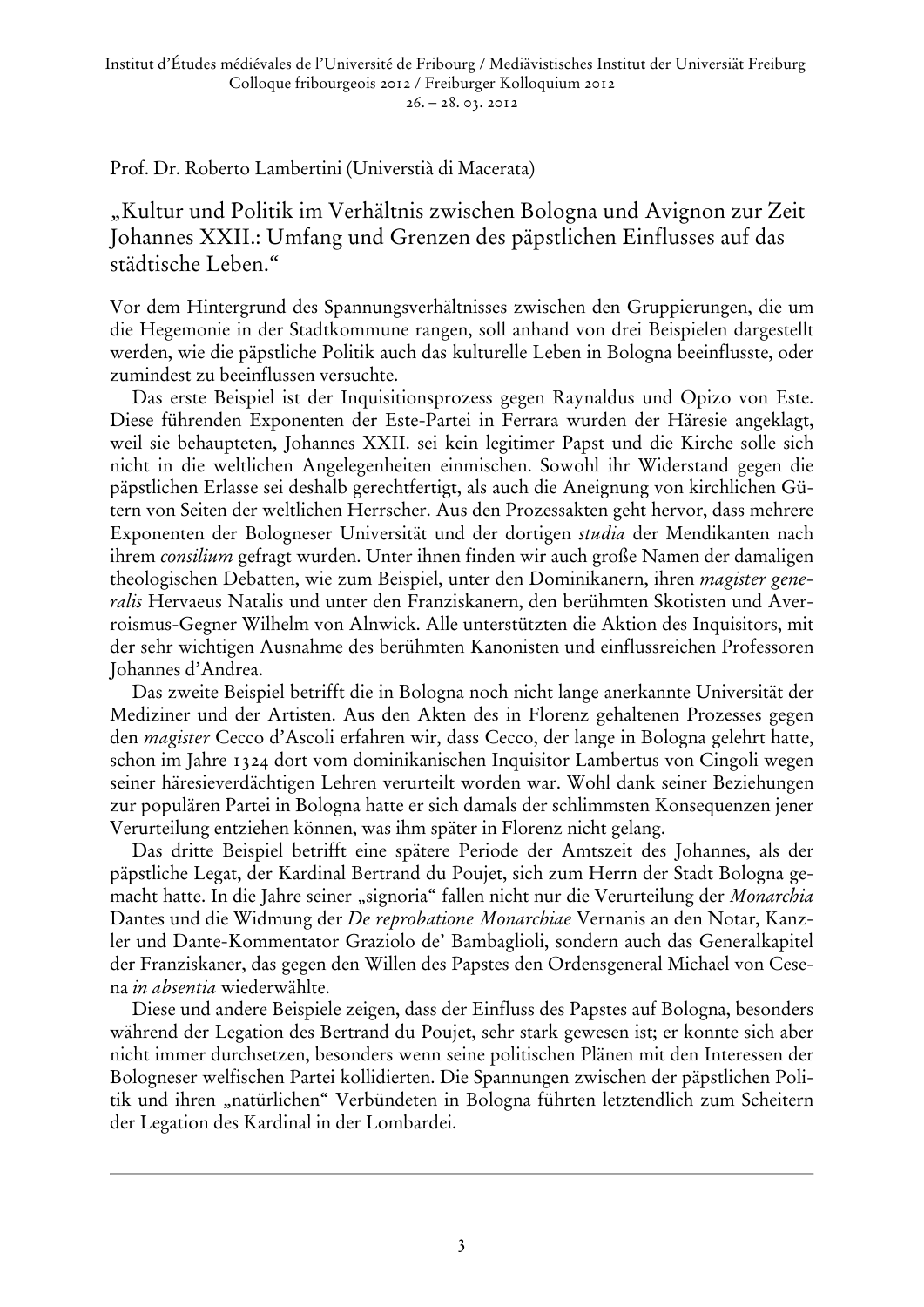Prof. Dr. Andreas Meyer (Universität Marburg)

"Kirchenherrschaft im Angesicht des Todes. Johannes XXII., Benedikt XII. und die *Regulae cancellariae apostolicae*"

Am 4. Dezember 1334 widerrief Papst Johannes XXII. *quascumque reservationes de beneficiis ecclesiasticis per ipsum acthenus factas* und erklärte sie mit Ausnahme jener, die im Moment an der römischen Kurie vakant seien, für null und nichtig. Der Vortrag beschäftigt sich mit den Folgen dieses Widerrufs. Zunächst wird danach gefragt, was eine Reservation ist und welche der Papst gemeint haben könnte. Besonders interessant ist in diesem Zusammenhang der sog. *Liber Cancellariae (LC)*, dessen Entstehen geklärt wird. Es sind folgende drei Bände zu unterscheiden:

- der sog. 1. *LC*, unter Johannes XXII. angelegt und von Dietrich von Nieheim im April 1380 auf Befehl Urbans VI. kopiert; in 3 Ex. auf uns gekommen *(Ottobon. lat.*  <sup>911</sup>*, Mainz* 39*, Paris* 4169*)*; von Erler 1888 nach dem Pariser Exemplar veröffentlicht.
- der sog. 2. *LC* oder *Quaternus albus*, im Mai 1380 von Dietrich von Nieheim kopiert; in 2. Redaktionen erhalten: A: *Ottobon. lat.* 778, um 1355 aus einer unter Benedikt XII. entstandenen Vorlage abgeschrieben, enthält Kanzleiregeln Benedikts XII., Johannes XXII. und Clemens VI. in dieser Reihenfolge; B: *Barb. lat.* 2825 vom Mai 1380 (und weitere Kopien); von Tangl und Lux auszugsweise publiziert.
- der *LC* III, in den Quellen als *Liber regularum* bzw. *constitutionum cancellarie* bezeichnet, unter Gregor XI. angelegt, enthält vor allem Kanzleiregeln; älteste Manuskripte: *Reims* <sup>771</sup> (Avignon), *Ottobon. lat.* <sup>911</sup> (Rom).

Mit seinem Widerruf dürfte Johannes XXII. neun Konstitutionen aus den Jahren 1319 bis 1333 gemeint haben, davon waren zwei Reservationen *(Imminente nobis, In apostolice sollicitudinis specula)* und sieben deren Prorogationen um jeweils zwei Jahre, alle im LC II enthalten.

Benedikt XII. erneuert 1336 mit *Dudum felicis recordationis Iohannes papa XXII predecessor noster* die Reservationen seines Vorgängers. 1340 erneuerte er in *Tenorem quarundam litterarum felicis recordationis Iohannis pape XXII predecessoris nostri* dessen Konstitution *In apostolice sollicitudinis specula*. Clemens VI. übernahm Benedikts Argumentation in der undatierten Konstitution *Dudum felicis recordationis Iohannes papa XXII predecessor noster*. Weil Konstitutionen eigentlich *Ad perpetuam rei memoriam* galten, zweifelte man nach Johannes' XXII. an der immerwährenden Geltung der Reservationen. Clemens VI. versuchte in *Dudum felicis recordationis Benedictus papa XII* diese Frage mit dem Argument zu klären, *quod non est verisimile, quod ipse alterius quam sue conditionis vellet successores suos existere in hac parte* aus. Paul II. entschied 1467 in *Ad Romani pontificis providentiam*, dass eine Reservation durch den Tod des Papstes keineswegs als widerrufen gelte.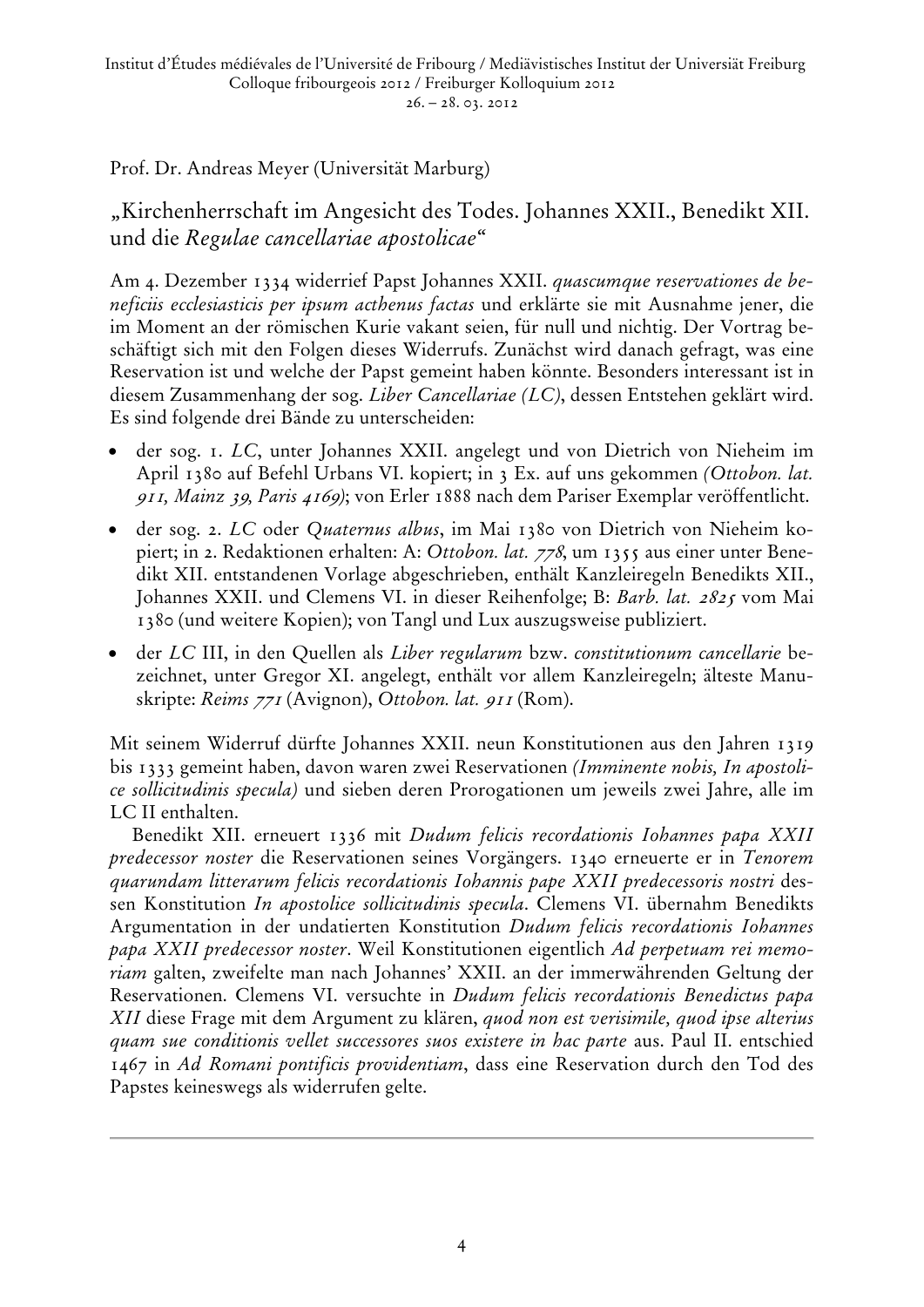#### Dr. Kerstin Hitzbleck (Universität Bern)

#### "Besetzt! – Zum Umgang mit unrechtmäßigem Benefizienbesitz im Pontifikat Johannes' XXII."

Es war lange umstritten, in wieweit der päpstliche Eingriff in die lokale Stellensituation ein Ausdruck päpstlichen Zentralismus' gewesen ist, wieviel Überblick der Papst über seine herrscherlichen Handlungen hatte und welche Intention er mit der Pfründenbesetzung verfolgte. Die Wiederentdeckung des päpstlichen Reskriptwesens durch Ernst Pitz lieferte eine vorgeblich neue, radikale Lesart der päpstlichen Beurkundungspraxis: Der Papst schien auf einmal den Anfragen aus der Christenheit geradezu ausgeliefert, als Signiermaschine, welche die Sorge um die Wahrheit der an der Kurie vorgebrachten Bitten an die betroffenen Parteien vor Ort auslagerte.

Gerade der Pontifikat Johannes XXII. wird gerne mit der Vermassung des päpstlichen Benefizialwesens in Verbindung gebracht, der Papst als finanzieller Nutznießer klerikaler Begehrlichkeit präsentiert. Zehntausende päpstlicher Urkunden verließen zwischen 1316 und 1334 die päpstliche Kanzlei, der Großteil davon Benefizialmaterien. Hier setzt das Referat an und zeigt am Beispiel der Exekution päpstlicher Benefizialreskripte einerseits, die Praxis der Kollation faktisch besetzter Stellen. Andererseits, welche Hindernisse Johannes XXII. betrügerischen Eingaben in den Weg legte und wie der Papst sich seiner Verantwortung stellte, keine Dritten in ihren Rechten zu schädigen und jedem, nicht nur den Empfängern päpstlicher Benefizialurkunden, als Rechtsinstanz zur Verfügung zu stehen.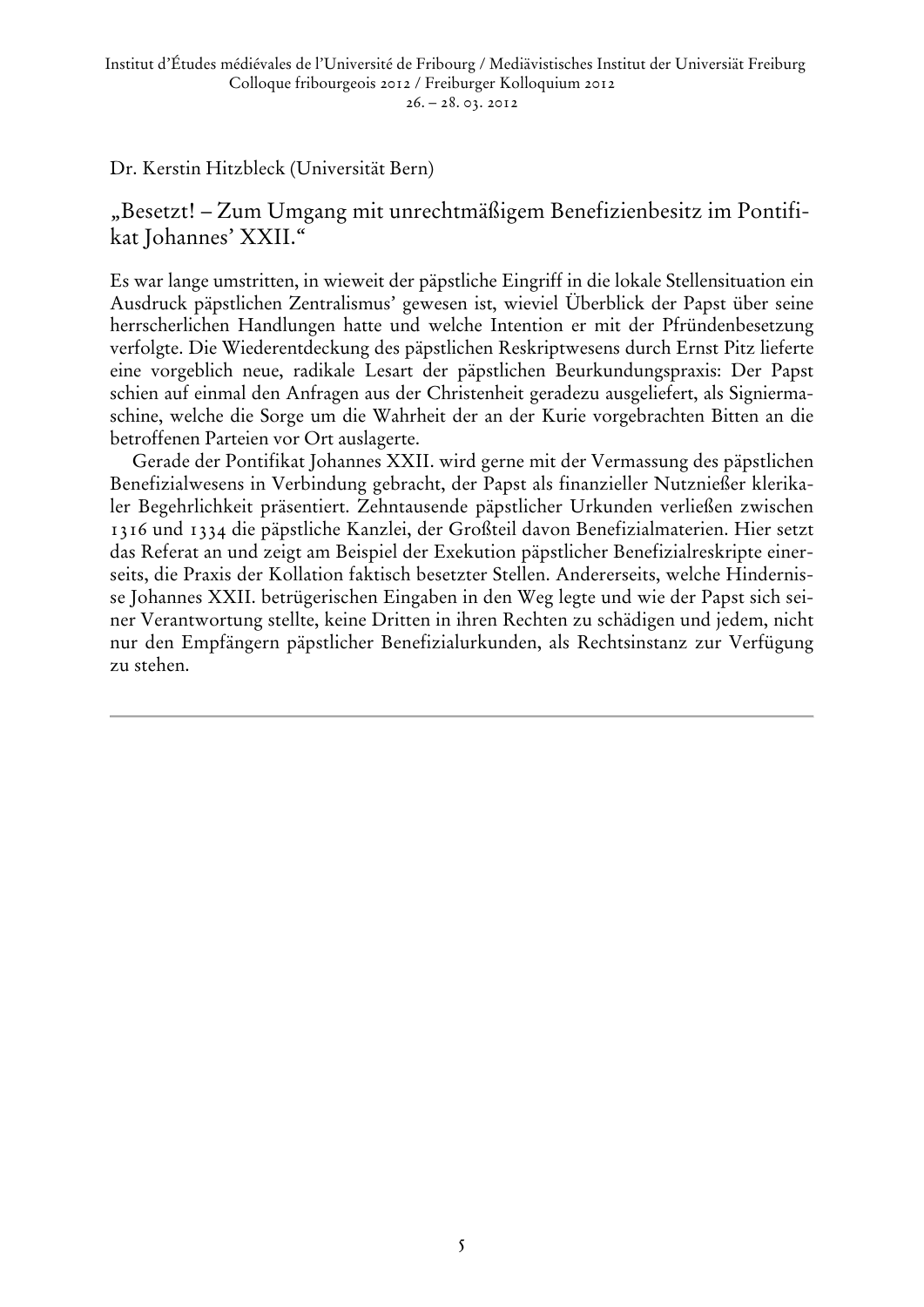#### Prof. Dr. Gottfried Kerscher (Universität Trier)

#### "Johannes XXII. als Bauherr des ersten Papstpalastes in Avignon"

Johannes XXII. ist in seinen früheren Bischofspalast als Papst eingezogen und hat diesen entsprechend seinen Vorstellungen und der nötigen Raumordnung umgestaltet. Die Dokumente berichten ausführlich darüber. Dieser neue Trakt, der im Nordwesten des damals bestehenden Palastes umgestaltet wurde, entspricht teilweise den damaligen Gepflogenheiten repräsentativen Bauens. In dem neuen Trakt, der leider den späteren Überformungen zum Opfer fiel, wurde ein kleines Appartement im Obergeschoss eingerichtet, und es wurde reich dekoriert. Es enthielt vermutlich – zumindest im Kern – einige Innovationen, die später fortgeschrieben werden sollten: Loggia oder Balkon, prächtig ausgestaltete Gewölbe sowie nicht zuletzt Zugang zu einem Garten. Diese Motive und Strukturen waren in der Profan- und Palastbaukunst des 13. und 14. Jh. keineswegs üblich, so dass ein kurzer Blick auch auf die weitere Entwicklung sinnvoll erscheint.

Methodisch geht mein Beitrag davon aus, dass ein Bischof andere Anforderungen an einen Bau stellte, als sie ein Papst stellen musste. Die Raumdisposition und deren Ausgestaltung, das zeigt auch die zeitgenössische Malerei, werden spätestens mit dem Umbau des Papstpalastes in Avignon durch Johannes XXII. und verstärkt unter dessen Nachfolgern von den repräsentativen, zeremoniellen, liturgischen und verwaltungstechnischen Notwendigkeiten bestimmt.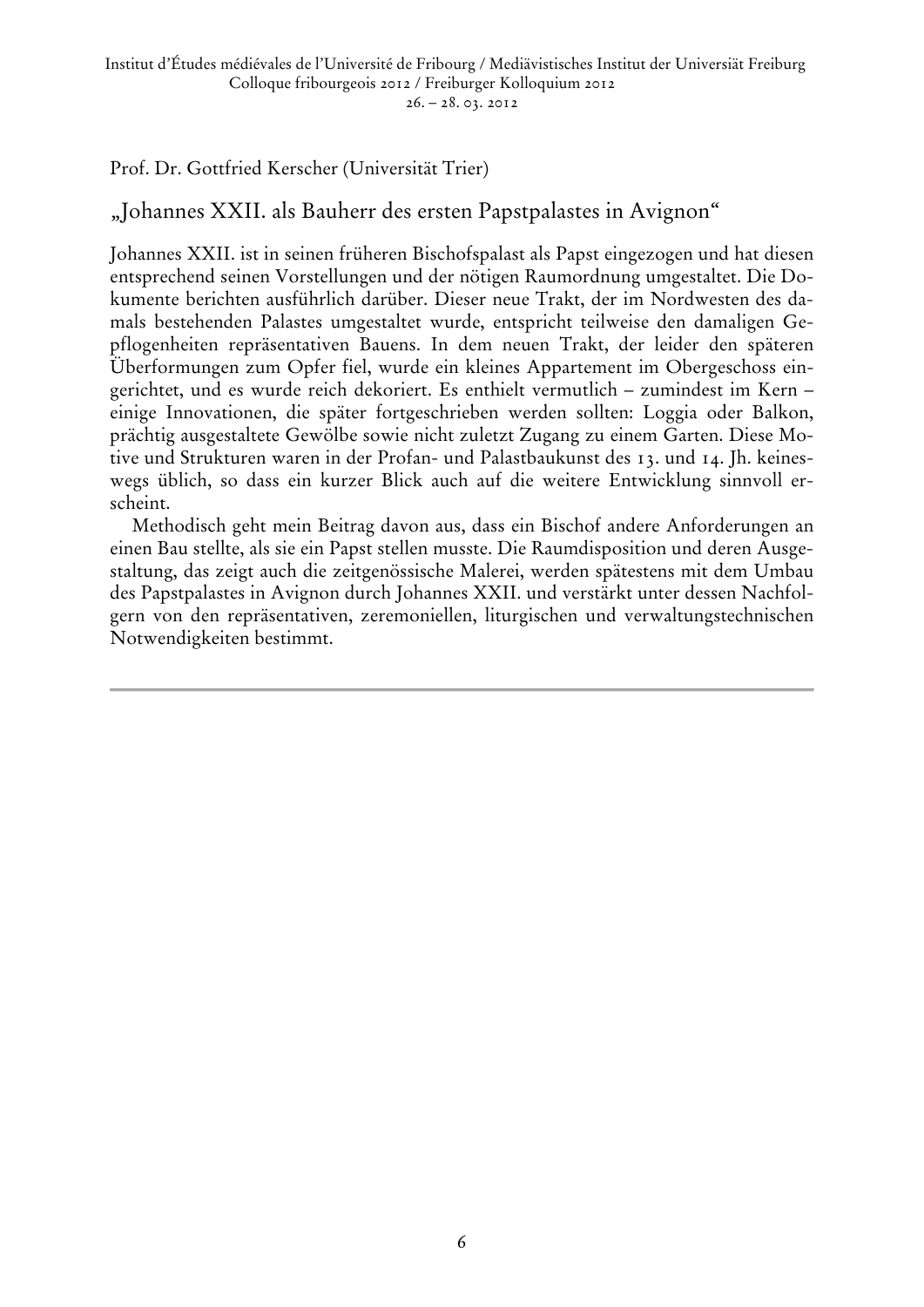Prof. Dr. Martin Kaufhold (Universität Augsburg)

"Die Kurie und die Herausforderungen der europäischen Politik: Standardverfahren oder abgestimmte Handlungsstrategien?"

Im Jahre 1323 eröffnete Johannes XXII. eine Reihe von Prozessen gegen den römischdeutschen König Ludwig den Bayern. Johannes forderte die Niederlegung von Ludwigs Königstitel und die Überprüfung der Wahl des Wittelsbachers durch die Kurie. Die Androhung und die Verhängung von Exkommunikation und Interdikt über Ludwig, seine Anhänger und deren Herrschaftsgebiete führte in Deutschland zu einem heftigen Verfassungskampf. Daher ist die Politik von Johannes bislang weitgehend in der Tradition des spannungsreichen Verhältnisses von Papsttum und römischen Kaisertum gesehen worden. Entsprechend wurde Johannes Politik (auch vom Vortragenden selbst) aus der deutschen Perspektive bewertet. Der europäische Vergleich eröffnet einen anderen Blickwinkel. Einige Jahre zuvor war Johannes in ähnlicher Weise gegen den schottischen König Robert Bruce vorgegangen. Das päpstliche Vorgehen zeigt in beiden Fällen interessante Parallelen. Angesichts der unterschiedlichen Lage der Konfliktfälle und der unterschiedlichen Bedeutung von Schottland und dem Reich für die Kurie lassen diese Parallelen grundsätzliche Fragen zur "politischen Strategie" der Kurie und zu ihrem politischen Herrschaftsverständnis zu. Der Vortrag versucht, den Bogen von den beiden europäischen Vergleichsfällen zu der grundsätzlichen Frage nach einer "politischen Strategie" der Kurie in der Zeit von Johannes XXII. zu stellen.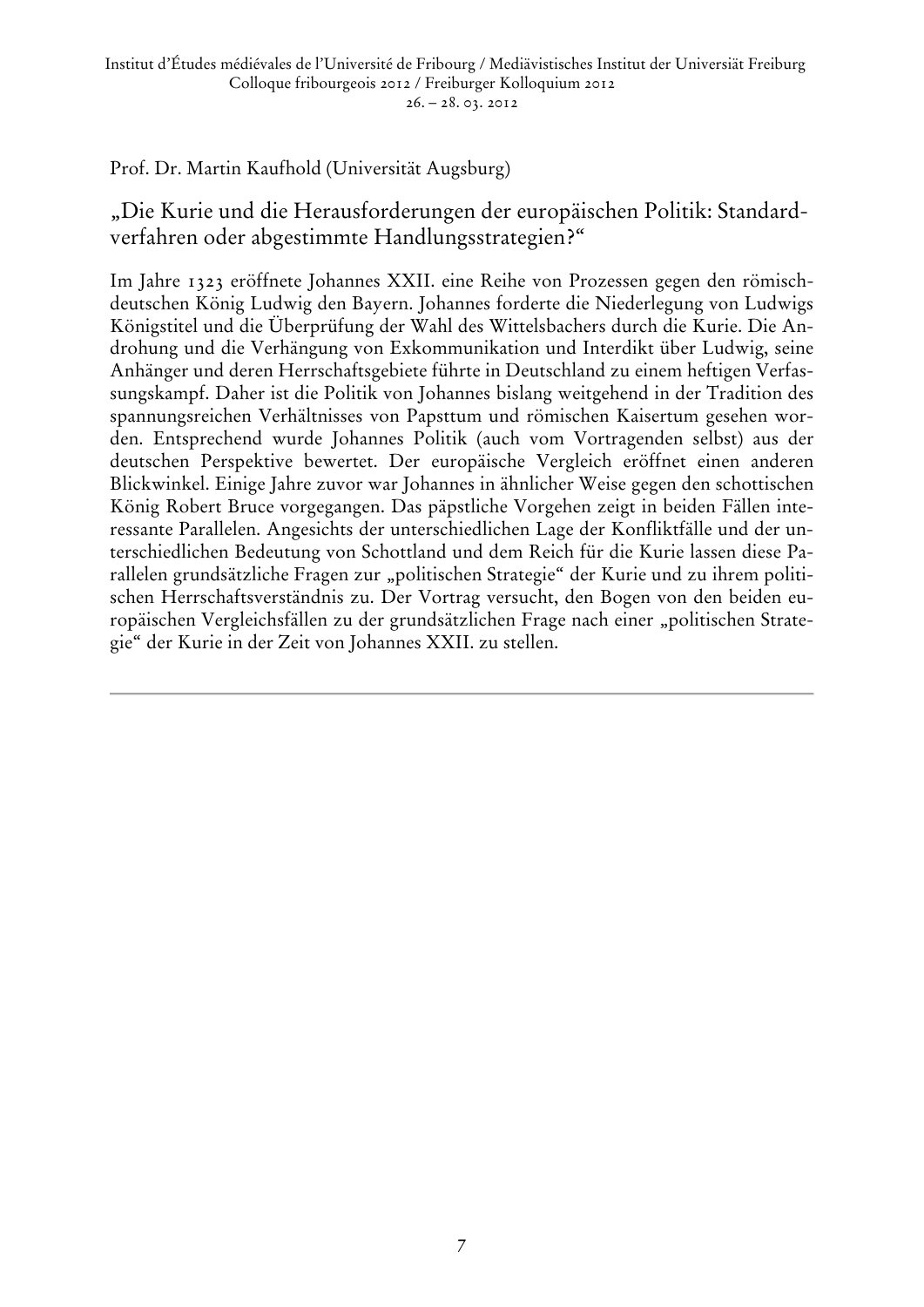Prof. Dr. Armand Jamme (Université de Lyon II)

#### « La politique italienne de Jean XXII »

La communication porte sur le programme de reconfiguration politique de la péninsule envisagé par Jean XXII. Dans une certaine mesure, l'intervention du pape en Italie du nord a été appelée par la spécificité d'un contexte politique, marqué par la double vacance des trônes impériaux et pontificaux après les morts d'Henri VII et de Clément V, qui intervenait à un moment où l'essoufflement des régimes populaires laissait le gouvernement de la plupart des communes aux seigneurs. Mais, même si le contexte vient justifier une intervention du siège apostolique, Jean XXII n'en finit pas moins par concevoir un vrai programme politique, dans lequel on le sait il investit plus de la moitié de ses ressources. S'il est bien difficile de ne pas discerner dans le processus de restructuration de la Lombardie qu'il entreprend son « grand projet », les sources conservées n'apportent néanmoins que des informations assez floues. On a considéré qu'il avait voulu créer un royaume en faveur du roi de Naples, puis du roi de France. Il n'a probablement été que le promoteur d'un programme défini en curie dans le dernier tiers du XIII<sup>e</sup> siècle, ce qui pose la question, certes très provocatrice… de l'italianité politique de Jean XXII !

Après avoir rapidement présenté les trois temps de la longue légation de Bertrand du Pouget que les recherches permettent de singulariser, on étudiera, en partant des phénomènes d'alternance seigneuriale que subissent les villes et que révèle la toute première histoire événementielle de sa légation – celle qu'offre le chroniqueur Giovanni Villani – le phénomène des *deditiones*. Plusieurs cas sont illustrés par les sources diplomatiques et narratives entre 1324 et 1331, à des moments qui ne correspondent évidemment pas aux dates où ces villes furent prises, ce qui invite précisément à examiner les contextes et les méthodes mises en œuvre. Formulations et techniques retenues par le cardinal et ses conseillers, en relation étroite avec le pape, révèlent dans quelles perspectives politiques se situaient de tels actes fondateurs. Ils témoignent ainsi de ce que fut le (ou plutôt les) programme(s) politique(s) de Jean XXII à l'égard de l'Italie.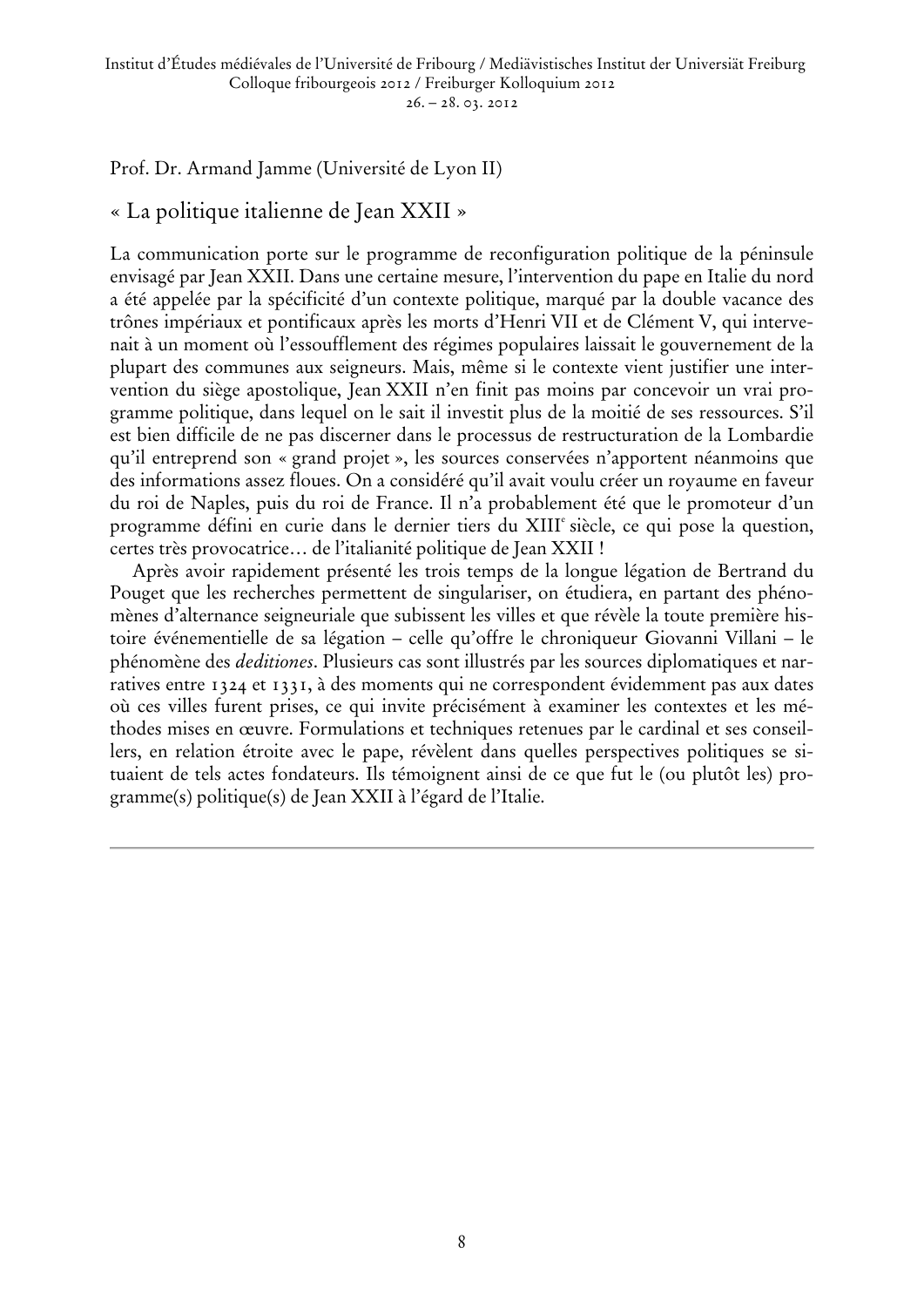Prof. Dr. Hans-Joachim Schmidt (Universität Freiburg i.Ü.)

#### "*Pestilens domus Aragonum*. Papst Johannes XXII. und die Könige von Aragón"

Der Titel des Vortrages präsentiert ein Zitat aus einer Rede von Papst Johannes XXII. Entgegen des Eindrucks, den dieses Zitat vermittelt, erweisen sich die Beziehungen zwischen Johannes XXII. und den aragonesischen Königen Jakob II. und Alfons IV. wenig eindeutig. Die gegenseitige Einschätzung schwankt zwischen Ablehnung und Unterstützung, das Handeln zwischen Antagonismus und Kooperation. Durchweg war aber die Beziehung durch Misstrauen geprägt. Dies machte die Beschaffung von Informationen über die Absichten und Handlungen des jeweils anderen umso wichtiger. König Jakob II., der vornehmlich in den Fokus genommen werden soll, war darin geschickt, nicht wegen persönlicher Eigenschaften, sondern mittels des umfangreichen administrativen und diplomatischen Apparates, der dem Königshof zur Verfügung stand. Die kommunikative Kompetenz war auch bei den Zeitgenossen bekannt und geschätzt. Andere Herrscher suchten daher Jakob II. als Intervenient für ihre Anliegen an der Kurie zu nutzen: sein Bruder Friedrich von Sizilien, sein Schwiegersohn Friedrich von Österreich und zeitweise auch Kaiser Ludwig der Bayer. Das Handeln in dem komplizierten Beziehungsgeflecht soll anhand von folgenden Aktionsfeldern vorgestellt werden: Pläne für einen Kreuzzug und damit verbunden die Einziehung von Kreuzzugszehnten, die Friedensbemühungen für das Königreich Sizilien und die Eroberung von Sardinien und Korsika.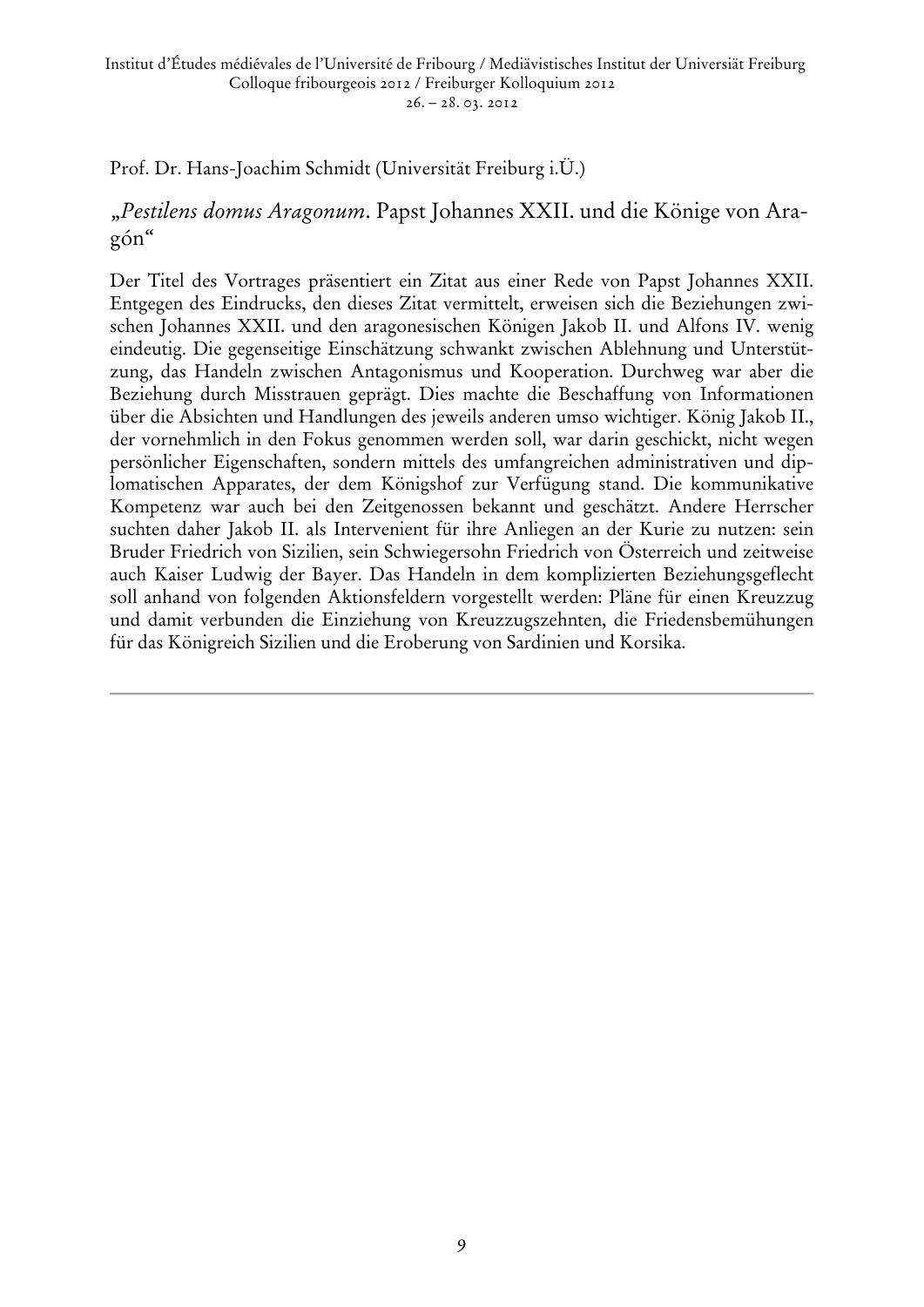PD Dr. Heike Johanna Mierau (Universität Erlangen-Nürnberg)

### "Die 'Chronik' des Nikolaus Minorita und der Bezug zu Johannes XXII."

In dem Beitrag geht es um die Traditionsbildung, die Johannes XXII. in seinem Wirken aus bestimmter Perspektive erfassen lässt. Es geht um unsere Quellen zur Aufarbeitung des heftig geführten Konflikts in der Armutsfrage. Betrachtet wird mit der sog. Chronik des Nikolaus Minorita eine Dokumentensammlung, die ein zeitgenössisches Bild einer nicht unumstrittenen Persönlichkeit bietet, die als Papst keineswegs der Kritik enthoben war, sondern die gerade wegen der mit dem Amt verbundenen Kompetenzen und Autoritätsansprüche auf besonderen Widerstand stieß.

Zunächst erfolgt eine erneute kritische Reflexion der Verfasserfrage, die ergänzt wird durch eine Beschreibung der Architektur des Werkes. Zu glauben, dass die Sammlung in ihren verschiedenen Genesestufen auf Öffentlichkeit hin angelegt war, ist wenig überzeugend. Der Umfang des Textes spricht klar dagegen. Deshalb werde ich mit Blick auf die Überlieferungssituation über den Sitz der Sammlung und der sie tradierenden Handschriften in der spätmittelalterlichen Welt nachdenken.

Danach werden die Berichtshorizonte zu Johannes XXII. im Einzelnen analysiert. Dabei wird in drei verschiedene Ebenen differenziert: 1) in die Darstellung in den Zwischentexten des sog. Chronista, 2) in die Informationen aus den ausgewählten Selbstzeugnissen des Papstes, wobei gefragt wird, welche seiner Verlautbarungen in welcher Form einfließen, und 3) die Fremdzeugnisse über sein Handeln in den Texten der Gegenseite.

Im dritten Punkt wird weiter differenziert in franziskanische Stellungnahmen und Appellationen und die Appellationen anderer, die allesamt durch ihre prinzipiell kritische Haltung gegenüber dem Papst gekennzeichnet sind.